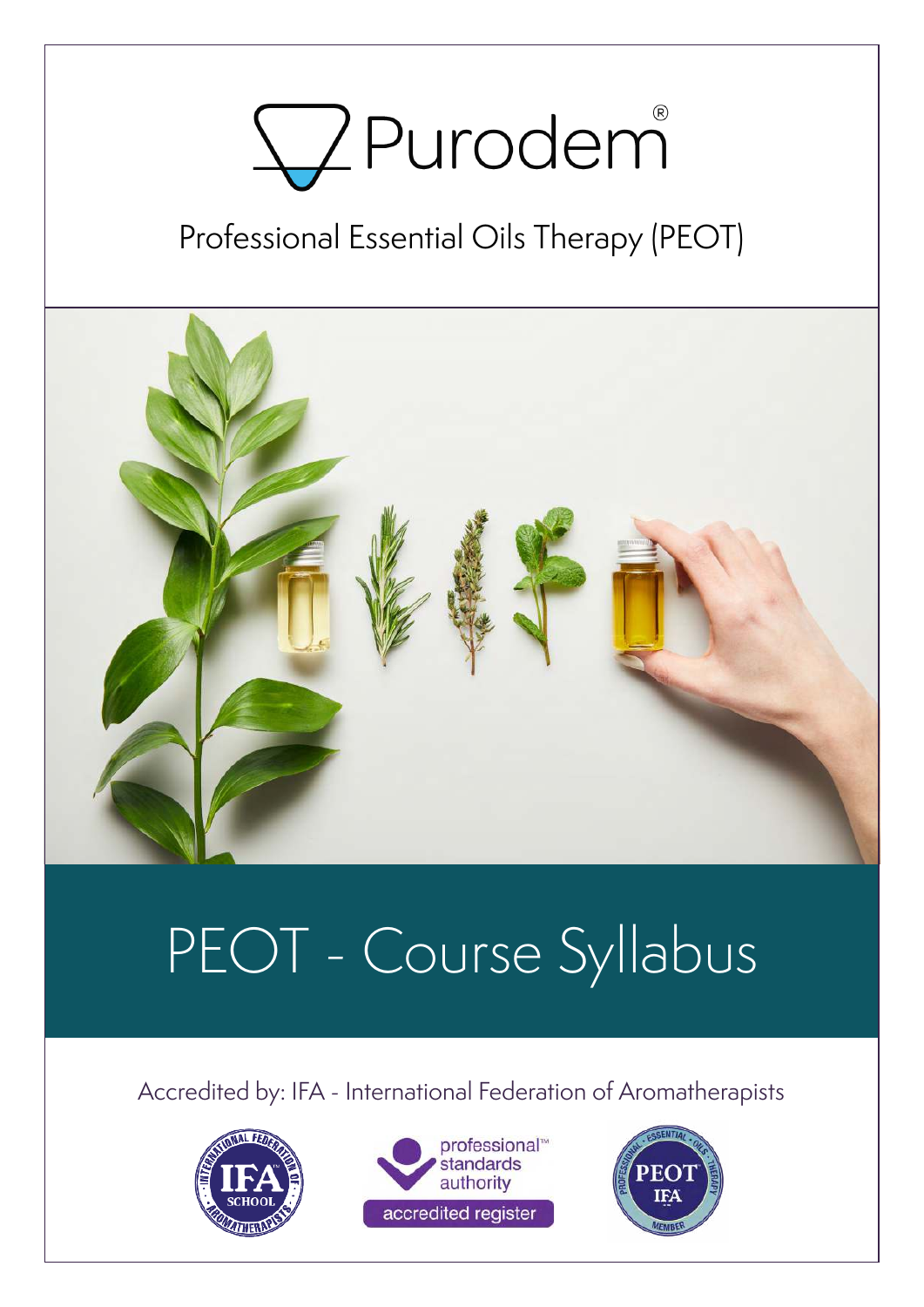

The Professional Essentials Oils Therapy Aromatherapy Diploma Course (PEOT) is designed to develop knowledge and understanding of the clinical application of essential oils, and provides the learner with the skills to provide advanced therapeutic treatments within a clinical setting and the skills to create your own product line.

Pitched at an advanced level and devised by industry experts, this comprehensive essential oils aromatherapy course is unsurpassed by others. It enables you to work confidently with 90 essential oils and 34 carrier oils and how to use scents for emotional and mental benefits, which help in the treatment of illnesses of psychosomatic origins.

The aromatherapeutic module details natural ingredients and their uses, base products, ingredients to avoid and how to guide the therapist through making natural remedies in the clinic. Having a thorough understanding of the therapeutic properties of each specific oil, and their methods of application, enables the learner to tailor and formulate blends to individual clients when applying prescriptive aromatherapy.

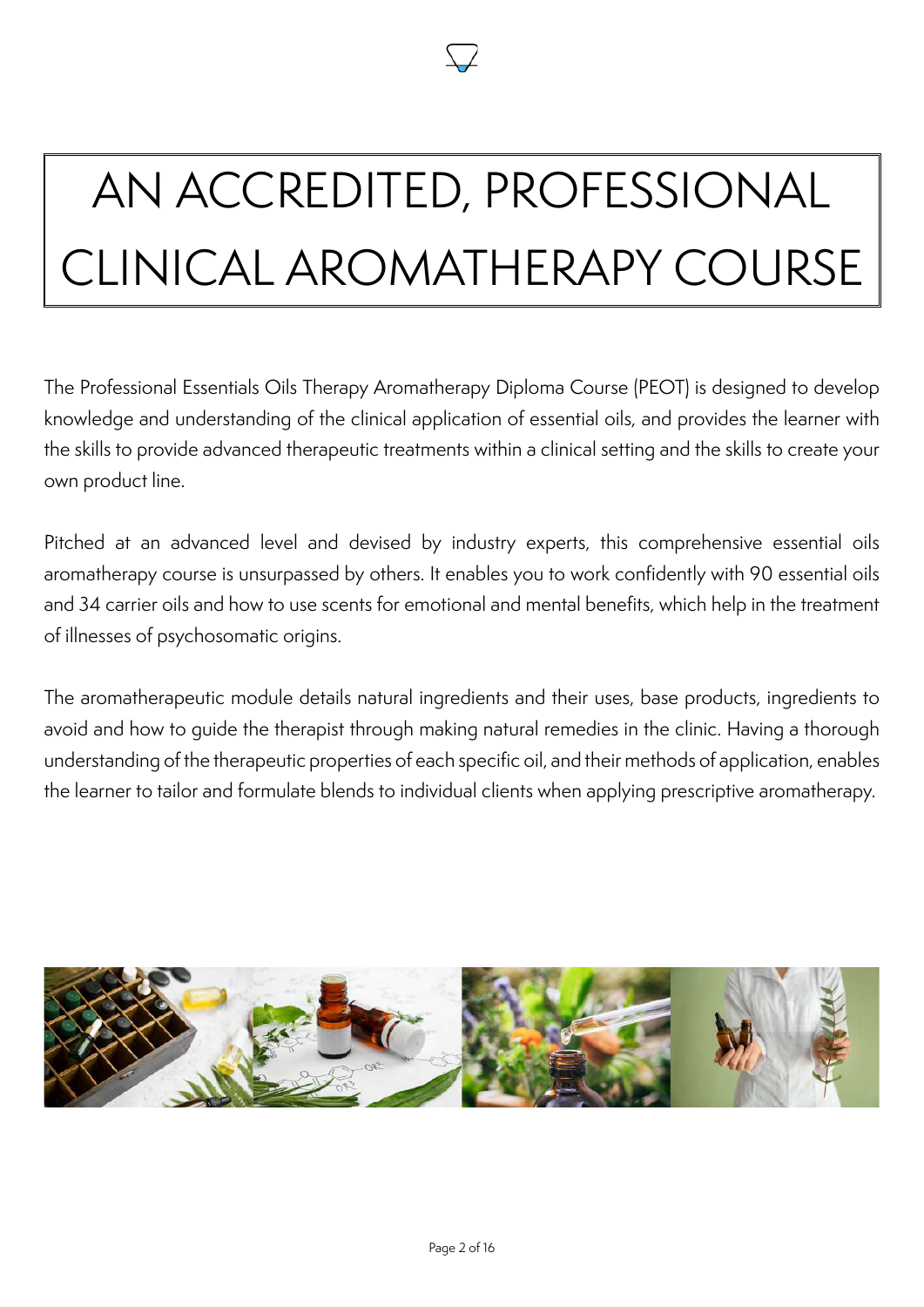

### WHAT DOES THIS COURSE COVER?

This course will develop your product formulation skills while expanding your knowledge of essential oils therapy to an advanced level. The course is taught from the IFA syllabus which has clear aims and learning outcomes and incorporates the National Occupational Standards (NOS), Qualifications and Credit Framework (QCF) and surpasses the Aromatherapy Core Curriculum requirements.

- Enable learners to develop comprehensive knowledge and understanding of the principles of essential oils therapy from a historical and philosophical perspective.
- Enable learners to explore and develop an in depth understanding of the art and science of 90 essential oils safely and in context; botany, extraction and production, chemistry, potential hazards and toxicity in a range of therapeutic treatments.
- Enable learners to understand the sense of smell and the limbic system; odour characteristics and preferences; essential oils and psycho-emotional benefits and as an aid to cognition.
- Enable learners to identify and evaluate the necessary skills to assess individual needs and the implementation of appropriate treatment based on sound research-based evidence.
- Enable learners to formulate aromatherapeutic and natural remedies for the clinic; study of hydrolats and over 34 carrier/ vegetable oils and natural raw ingredients suitable for the essential oil therapy practice.
- Enable learners to understand the art of the perfumer; essential oils odour classification, volatility and the notes systems, blending ratio and dosage.
- Enable learners to utilise reflective practice and the use of personal and professional development within the boundaries of client management and understanding a therapeutic relationship.
- Enable learners to recognise and critically appraise the importance of personal and professional development and the need for lifelong learning in a critical and systematic way.
- Enable learners to identify the factors required to create a safe and appropriate working environment, and to develop an understanding of the ethics, limitations and business requirements of the practice of essential oils therapy.
- Enable learners to develop an awareness of current research into aromatherapy and associated products, methodology to carry out and write research, understanding the relationship and differences between traditional medicine and research based clinical studies.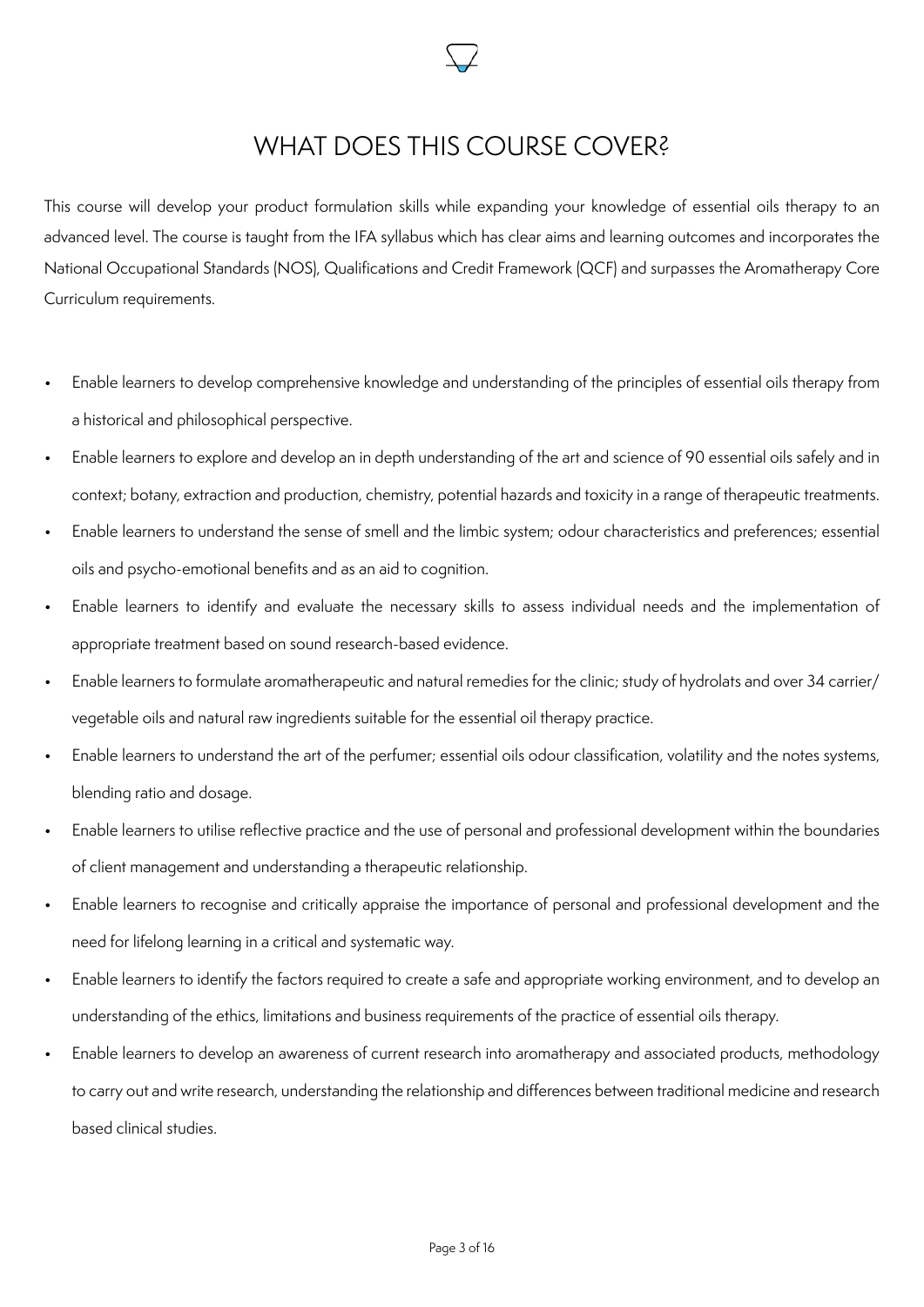

### WHO IS THIS QUALIFICATION FOR?

This course is aimed at natural product designers and those who want to incorporate essential oils into a variety of clinical contexts for a multi-discipline approach. Our IFA-Accredited Professional Essential Oils Therapy Diploma is suitable for those who hold a qualification in healthcare or Complementary and Alternative Medicine (CAM) and will provide a route of progression for those who already hold an aromatherapy diploma or massage qualification, wanting to expand their knowledge and applications of essential oils.

### PREREQUISITES

Learners must hold a qualification in one of the following to be eligible to enrol on this course. Please note this list is not exhaustive. If you are unsure if your qualification is suitable please [contact us](mailto:hello%40purodem.com?subject=PEOT%20Application%20Prerequisites).

Acupuncture, Aesthetics, Aromatherapy (minimum level 3), Biomedical, Chiropractic, Counselling, Herbalism, Homeopathy, Massage, Nutrition, Registered nurse, Osteopathy, Perfumery, Pharmacy, Psychotherapy, Physiotherapy, Psychology, Reiki, Reflexology.

### WHAT COULD THIS QUALIFICATION LEAD TO?

This internationally recognised qualification is designed to lead to employment in a variety of roles, product development and consultancy work, complementary therapy clinics, pharmacy, hospitals, hospices, special care units, private practice or alternatively to enhance the current services you provide for a multi-discipline approach. This qualification automatically entitles you to apply for PEOT membership with the International Federation of Aromatherapists (IFA), the oldest and largest professional body for aromatherapists since 1985 and a listing on the register. Please visit [ifaroma.org](mailto:https://ifaroma.org/en_GB/home?subject=) for more details.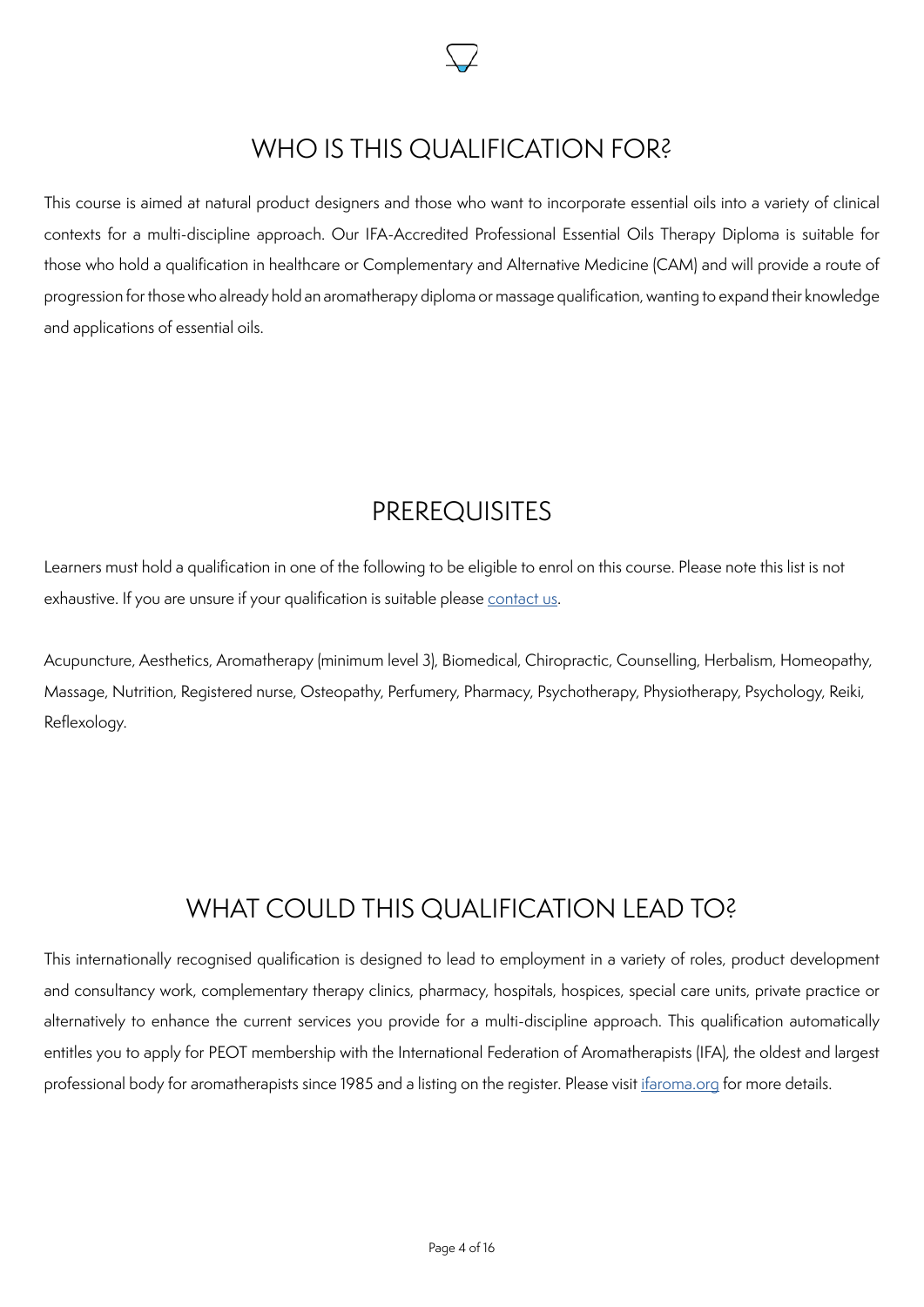# 5 COMPREHENSIVE MODULES OF LEARNING



### INTRODUCTION & ORIENTATION: WELCOME TO YOUR COURSE

To begin your journey onto becoming a clinical aromatherapist, you'll find a warm welcome to your course, gaining full access to our online distance learning membership platform, and a tour around our easy-to-use website showing you how to access your online course, including your downloadable course material, and student area.

Here you will also find the outlined learning objectives for your course, with access to your progress chart, along with the preliminary orientation FAQs located in your Learning Portfolio, for ease of reference as you travel through the modules within the course.

In this section you will also complete your Personal Development Profile (P.D.P.) Part of this is an initial personal statement where you will outline some of your personal course objectives, and what you would like to achieve from this course. At the end of each module you'll complete a Reflective Learning Journal detailing your course progress, with a Final Personal Statement upon completion of the course. These sections of your Personal Development Profile will be included as part of your final assessment module.

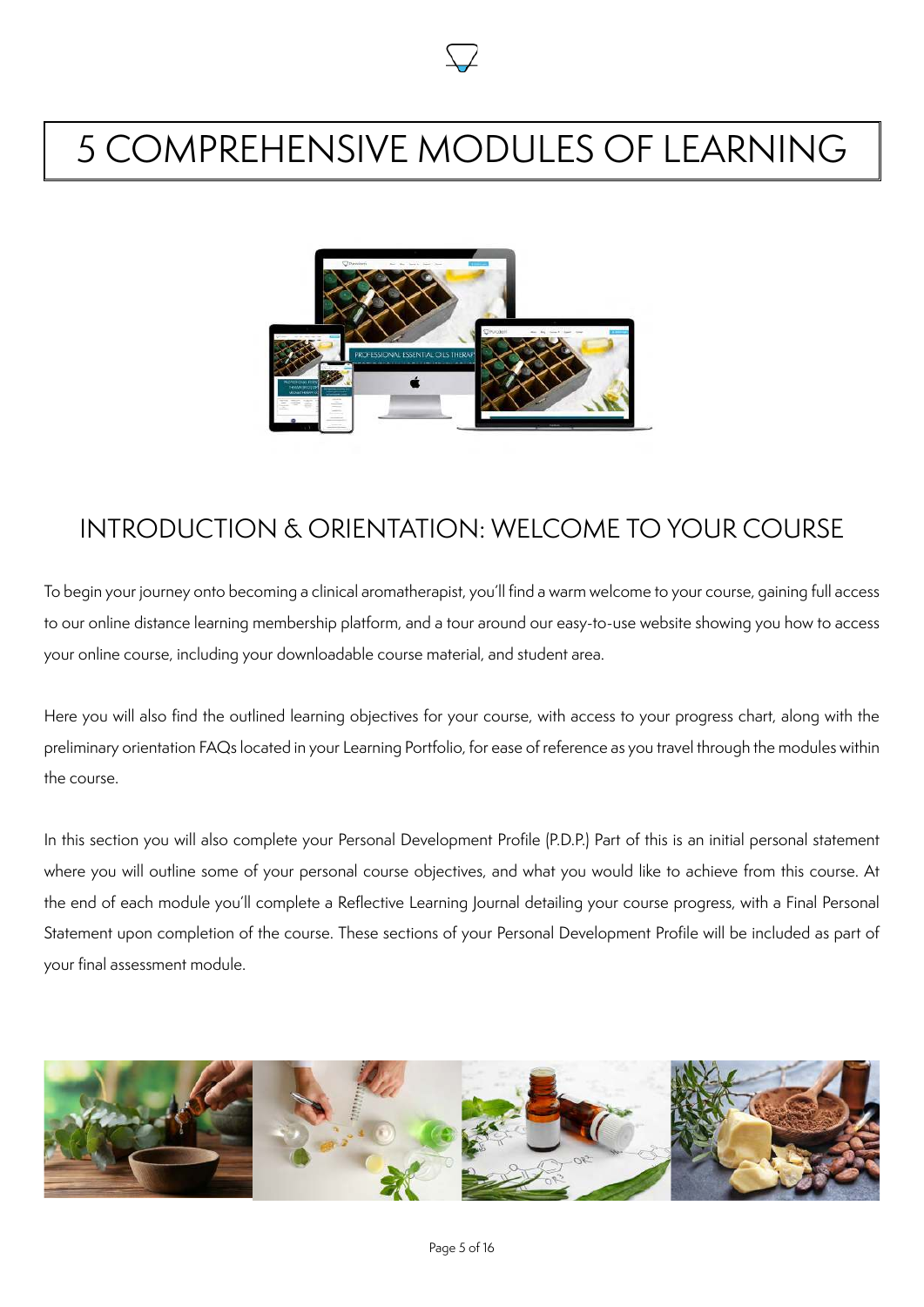# MODULE 1



# ANATOMY, PHYSIOLOGY AND PATHOLOGY

The aim of this module is to enable the learner to understand the human body and the diseases and disorders that can affect it. It also provides the learner with an understanding of the anatomical terms used when describing the human body. This will enable the learner to work with the public safely and effectively while remaining within the scope of their professional practice.

Through this section the learner will understand:

- How to define terminology used when describing the human body
- How the human body is organised
- How to identify body systems and their main organs and structures
- How to explain the main functions of each body system
- How to explain the concept of homeostasis
- How to identify signs and symptoms of deviations from homeostasis
- How to describe signs and symptoms of deviations
- How to describe the structure and functions of cells and the process of cell reproduction

#### **Glossary of Terminology**

Through this section the learner will understand:

- The anatomical terms commonly used when describing the human body
- The definitions of diseases and disorders

#### **Assessment Methods**

The assessment method of this module is a one hour Anatomy and Physiology examination paper, invigilated by an IFA Quality Assurance Assessor. Please note you must have completed all coursework and assignments set by your tutor and successfully passed the internal mock examination at your Centre before entering into the IFA external examination.

#### **Marks: 65% (pass), 80% (merit), 90% distinction**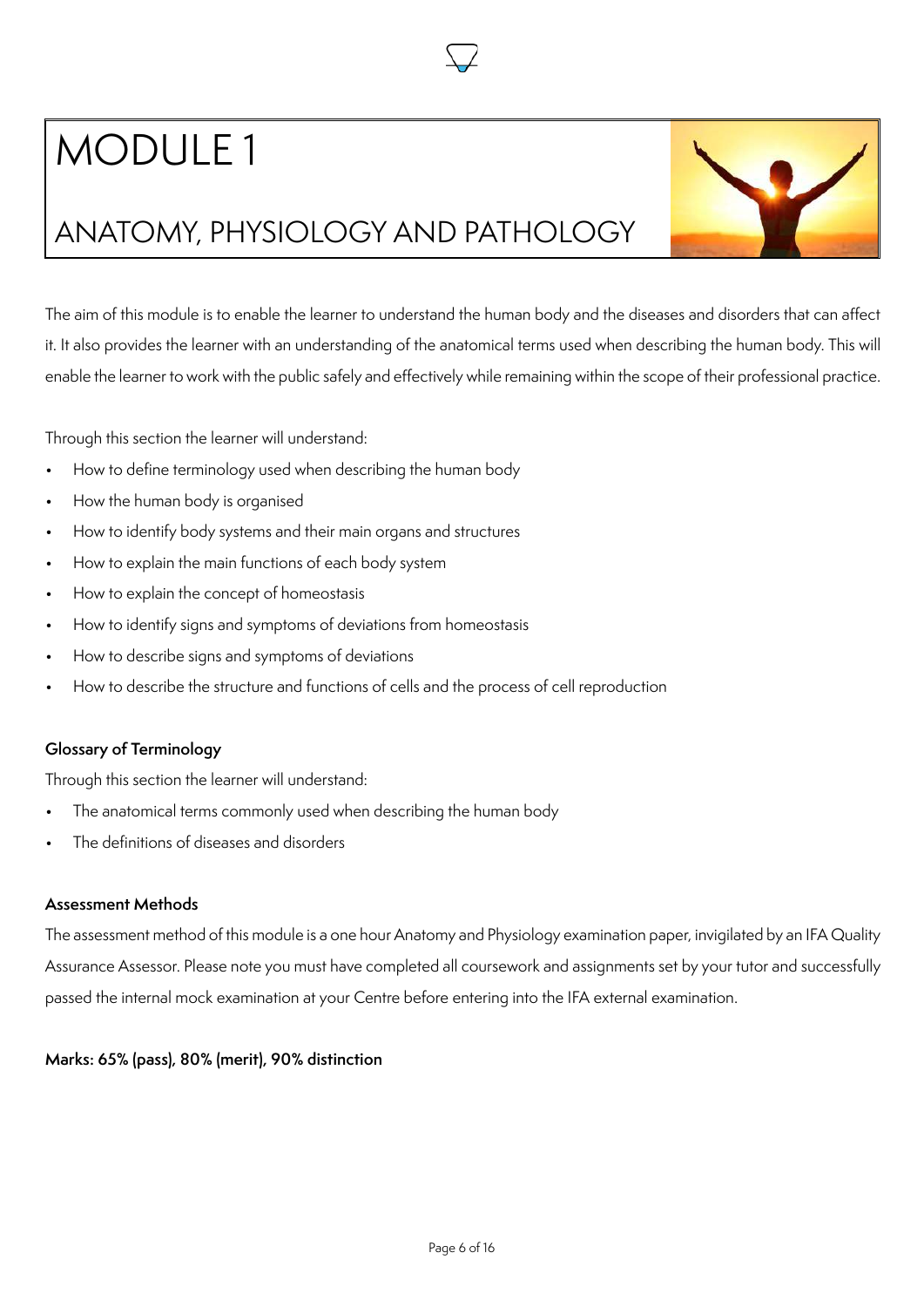



## ESSENTIAL OILS THERAPY

The aim of this module is to enable the learner to explore and develop an understanding of the art and science of 90 essential oils and 34 carrier oils and their methods of application, which can be tailored to individual clients when applying prescriptive essential oils therapy. It also provides the learner with valuable information how to use scents for emotional and mental benefits which help in the treatment of illnesses of psychosomatic origins.

This module includes the following units:

#### **Essential Oils Therapy in Context**

- Historical Use of Plants and Development of Essential Oils Therapy
- Research and Essential Oils Therapy

#### **Applied Science for Essential Oils Therapy**

- The Sense of Smell in Essential Oils Therapy
- Botany for Essential Oils Therapy
- Chemistry for Essential Oils Therapy
- Cultivation and Production
- Adulteration, Quality Control and Storage
- Potential Hazards and toxicity of Essential Oils
- Pharmacology, Pharmacokinetics and Therapeutic Properties

#### **Aroma-therapeutic Remedies and Application**

- Study of 34 Fixed Oils and Other Carriers
- Study of 90 Essential Oils
- **Hydrolates**
- Therapeutic Blending, Dosage & Methods of Application
- Aromatherapeutic Skincare Formulations
- Aromatherapeutic Dermacare
- Benefits and Contra-indications of Essential Oil Therapy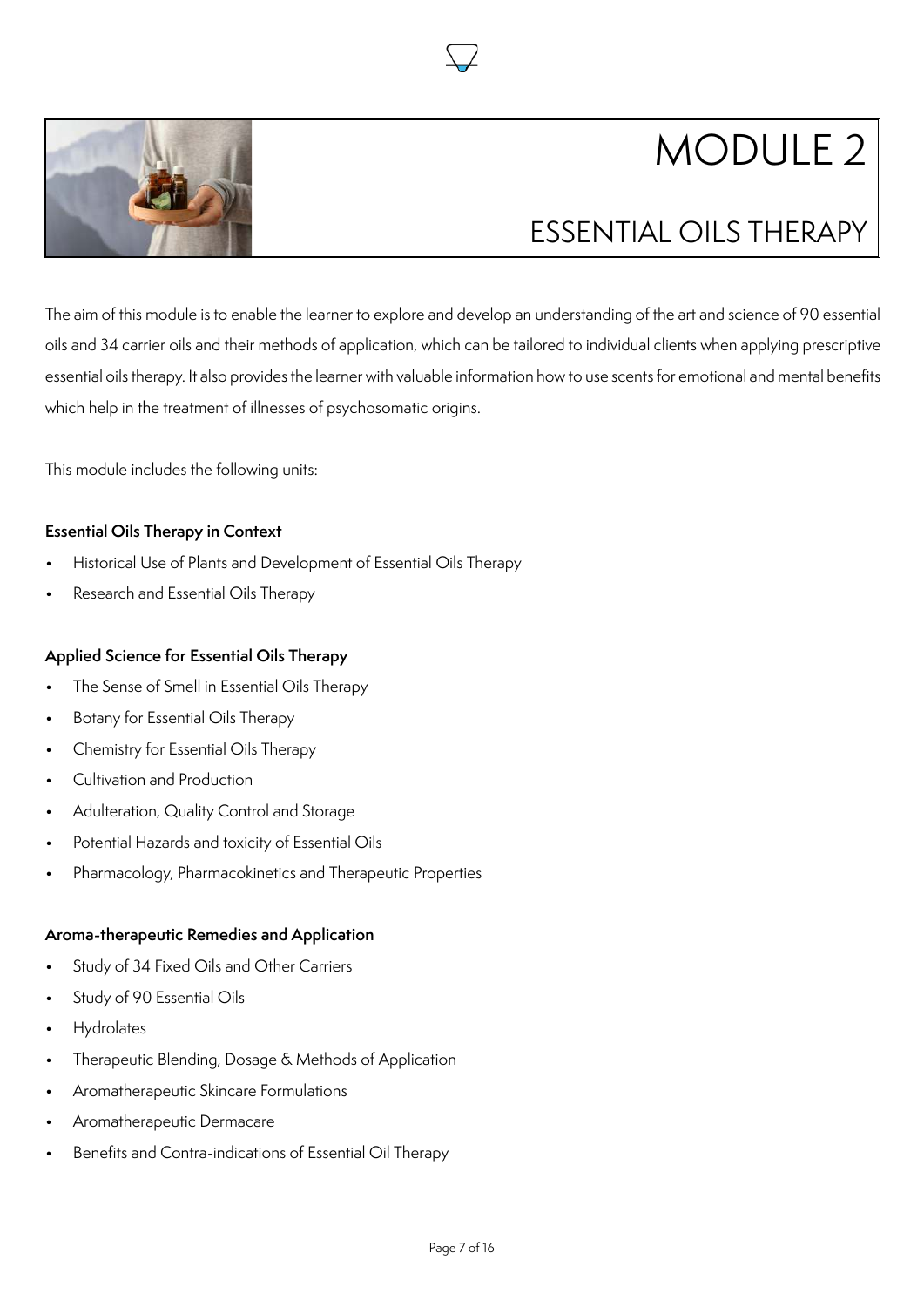#### (Module 2: Essential Oils Therapy - Continued)

#### **Practice of Essential Oils Therapy**

- Safety, Legal Requirements and Health Regulations for Essential Oils Therapy
- Presentation and Preparation and Therapeutic Environment
- The Essential Oils Therapy Treatments

#### **Glossary of Terminology**

Through this section the learner will understand:

- The Latin name and common synonyms of 90 essential oils and 34 carrier oils
- The botanical families of 90 essential oils and 34 carrier oils
- The chemical constituents of essential oils and absolutes
- The Latin name and common synonyms of 40 essentials oils not to be used in aromatherapy
- The therapeutic properties of 90 essential oils and 34 carrier oils

#### **Assessment Methods**

The assessment method of this module is a two hour theoretical Essential Oils Therapy examination paper and practical assessment (including sampling of five aromatherapeutic remedies, Interview and review of coursework), invigilated by an IFA Quality Assurance Assessor. Please note you must have completed all coursework and assignments set by your tutor and successfully passed the internal mock examination, before entering into the IFA external examinations.

**Theory Marks 65% (pass), 80% (merit), 90% distinction Practical: Pass or refer**

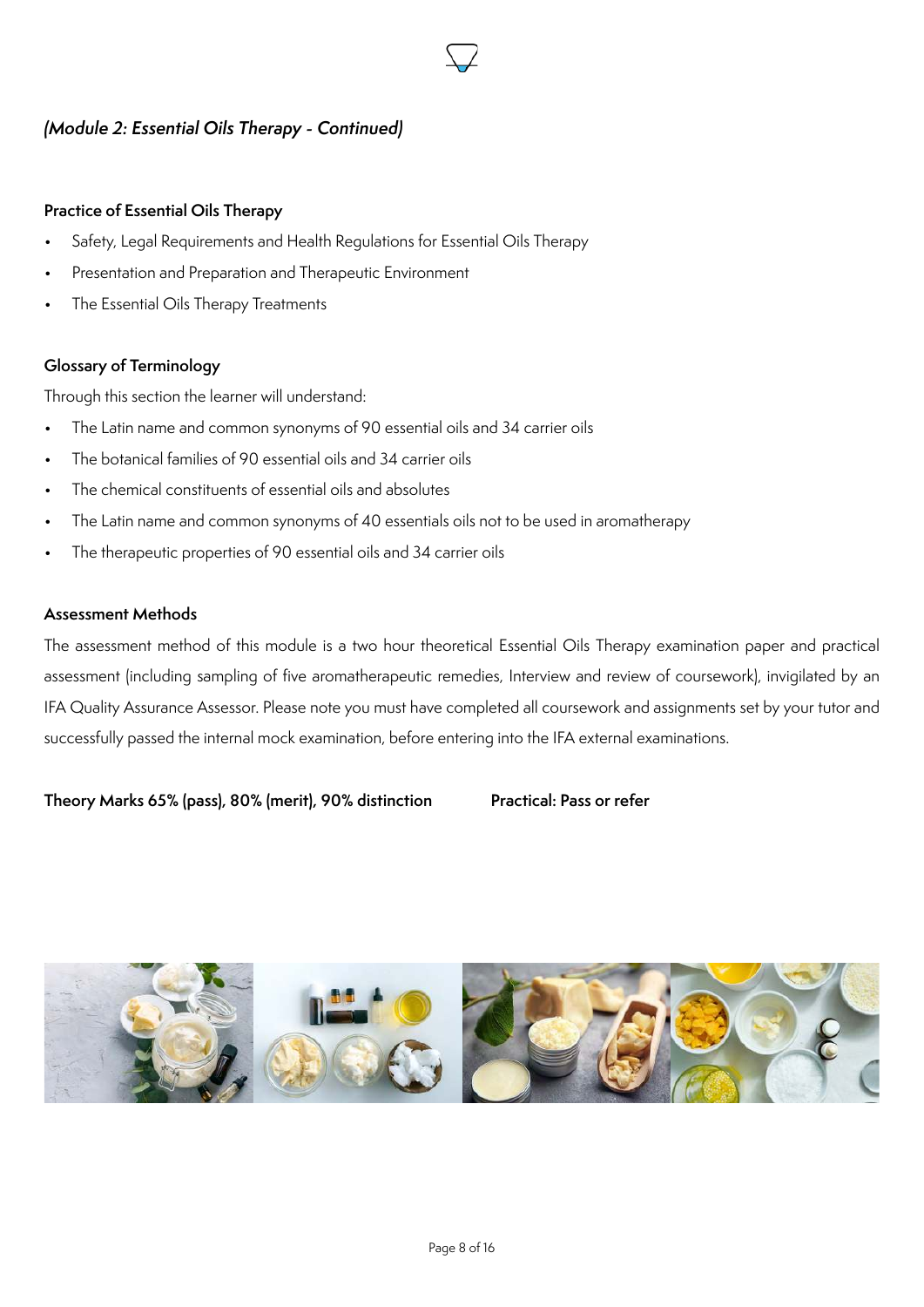





### ADVANCED AROMATHERAPEUTIC FORMULATION

In this module we teach you how to formulate and produce skincare products across the four core cosmetic skincare product families including emulsions, anhydrous formulas, gels, and surfactant-based products, as well as extending your learning into advanced formulating techniques and performance ingredients. The products that you will learn about are tailored for clinical aromatherapy applications, and include all aspects of skincare formulation and product manufacture teaching you the necessary skills required understand about the use of essential oil in your own natural & organic skincare products, that are suitable for personal use, and for the skin well-being of your therapy clients.

This module includes the following units:

#### **Inital Setup**

- How to set up your consultation and formulation workspace
- Equipment, storage, and Good Manufacturing Practice (GMP)
- Record keeping, including client records, a Product Information File (PIF) and your Formulation Diary
- Knowing and understanding the difference between formulations and recipes, and how to create them
- An introduction to ingredients used during skincare formulation including emulsifiers, surfactants, gums, actives, fats, waxes, and the importance of preservation systems
- The benefits of using essential oils in topical applications

#### **Skincare Emulsions**

- What are skincare emulsions, and why are they used in aromatherapy topical applications
- Learn how to formulate a Simple Cream Emulsion
- Learn how to formulate a Rich Cream Emulsion
- Learn how to formulate a Lotion Cream Emulsion

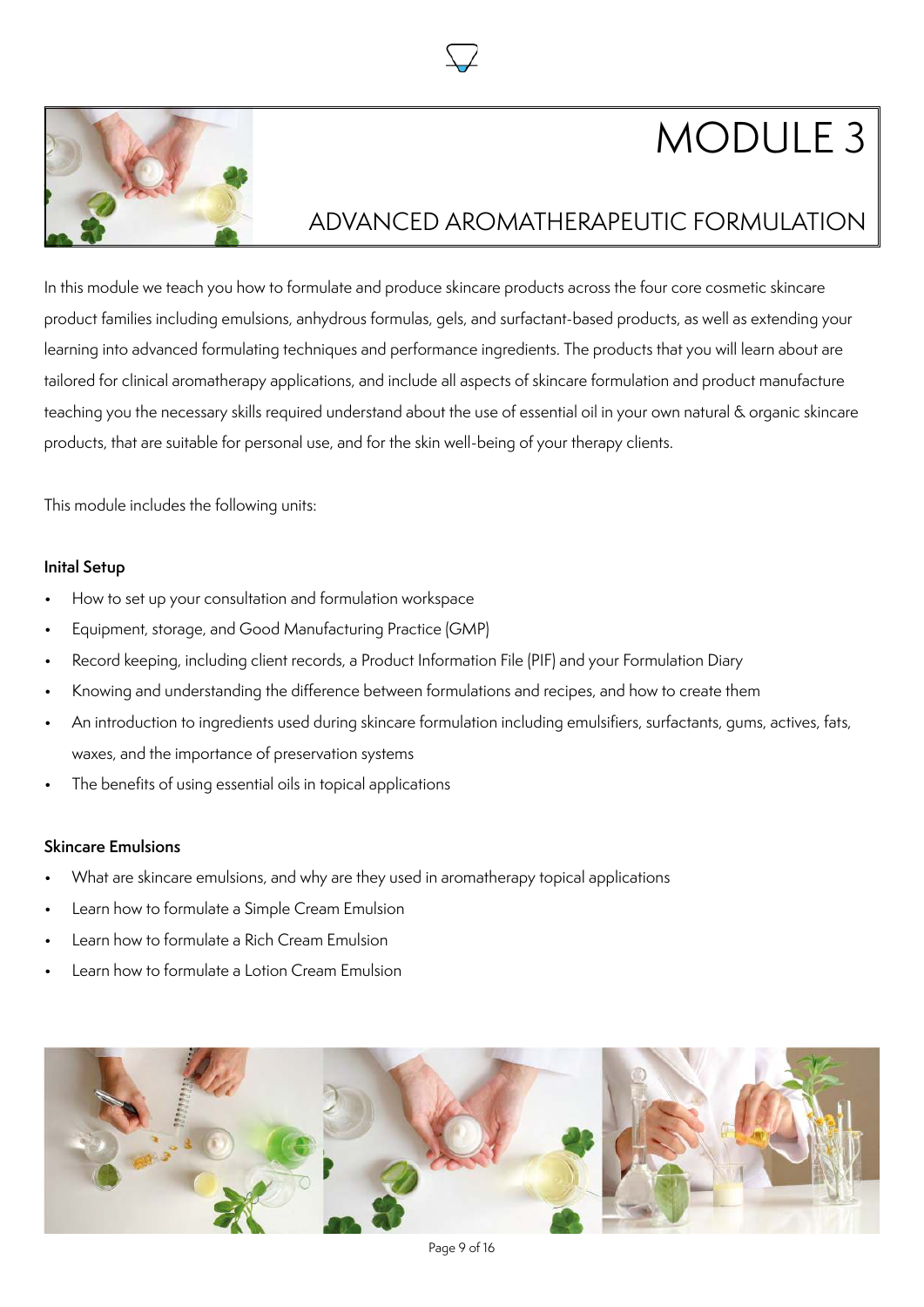#### (Module 3: Advanced Aromatherapeutic Formulation - Continued)

#### **Gel Products**

- Gel product definition, & main principles of formulation using gums
- The reason why we use gel products in aromatherapy skincare
- Learn how to formulate a Simple Gel Product using Xanthan Gum
- Learn how to formulate an Aloe Vera Gel product
- Learn how to formulate a skincare gel using Cellulose Gum

#### **Anhydrous Products**

- What are anhydrous products and why are they used in aromatherapy topical applications
- Learn how to formulate a Simple Anhydrous Aroma Massage Oil Product
- Learn how to formulate a Soft Balm / Salve Anhydrous Product
- Learn how to formulate a firm 'Lip-stick style' Balm

#### **Surfactant Products**

- What are surfactant cosmetic products and why are they used in aromatherapy topical applications
- Learn how to formulate a Simple Liquid Soap
- Learn how to formulate a Cream Wash Surfactant Product
- Learn how to formulate a Shampoo

#### **Advanced Active Ingredients**

- Clays and masks
- Minerals, salts and natural exfoliate
- Herbal decoctions, infusions and hydrolats
- Tinctures and extracts including AHA's, macerated oils & new fixed oils
- C02 extracts
- Vitamins
- Learning about the pH, and how the pH can affect the viability and safety of the aromatherapeutic end product
- How to measure and safely adjust the pH

#### **Assessement Methods**

Advanced aromatherapeutic formulation of product. Learners must formulate, make and submit a safe and stable aromatherapeutic product using at least one of the advanced ingredients together with appropriate essential oils that meet their brief, to be submitted as part of your portfolio evaluation.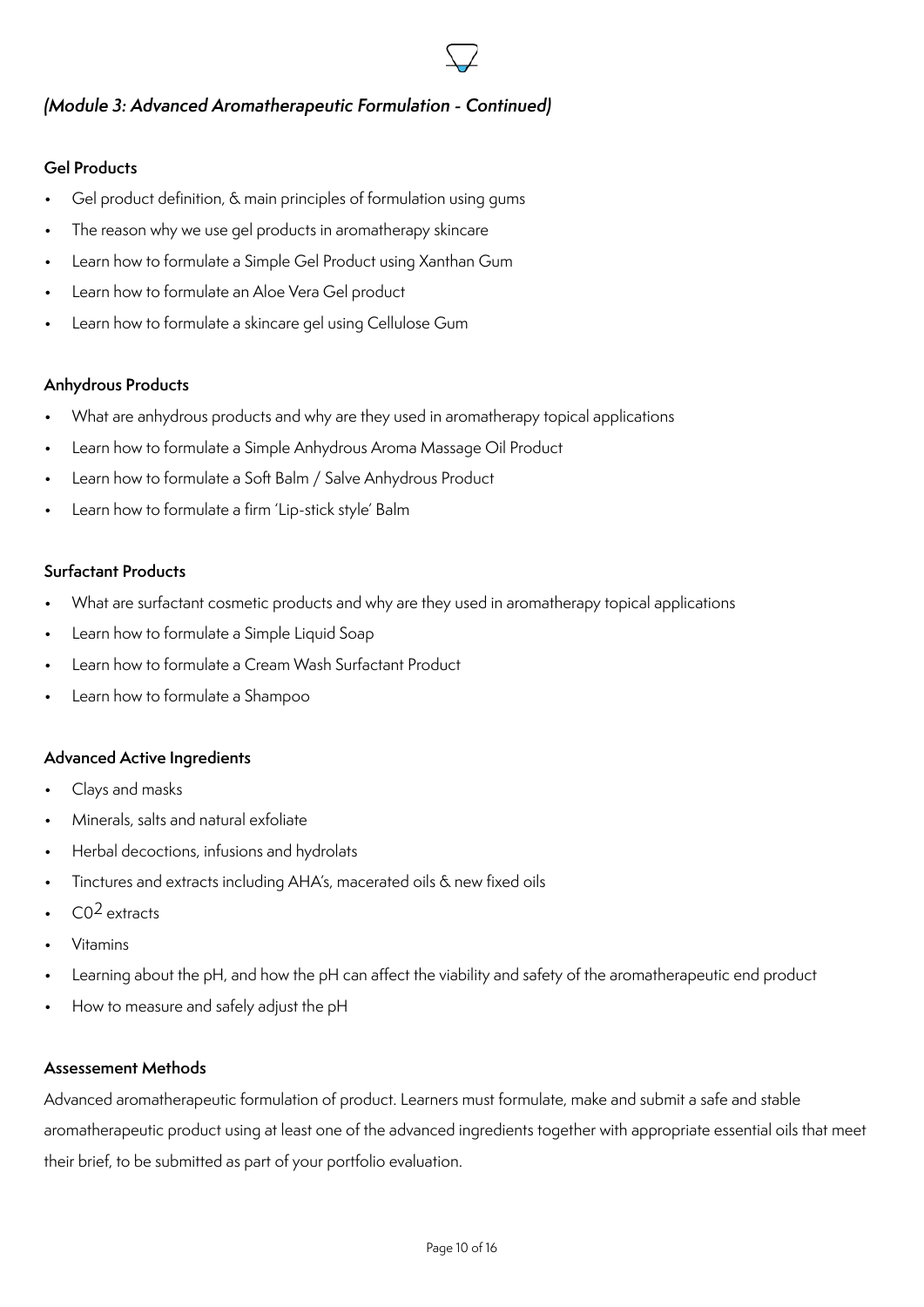# MODULE 4

# PROFESSIONAL PRACTICE



The aim of this module is to enable the learner to understand the ethical, legal and professional boundaries they have with clients and enable the learner to develop empathy, sensitivity and respect within the therapeutic relationship. The learner will also understand the importance of reflective practice, self-care and form a general understanding of other complementary therapy mediums for a multi-discipline approach to client needs.

This module includes the following units:

- The Therapeutic relationship
- Consultation and Treatment Planning
- Reflective Practice
- Working Practices and Self-care
- Hygiene, Health and Safety
- Complementary Therapies and Allopathic Medicine

#### **Assessment Methods**

The assessment method of this module is through the reflective practice coursework provided at the practical examination, to be viewed by the IFA Quality Assurance Assessor and will form part of the learners overall practical examination grade.

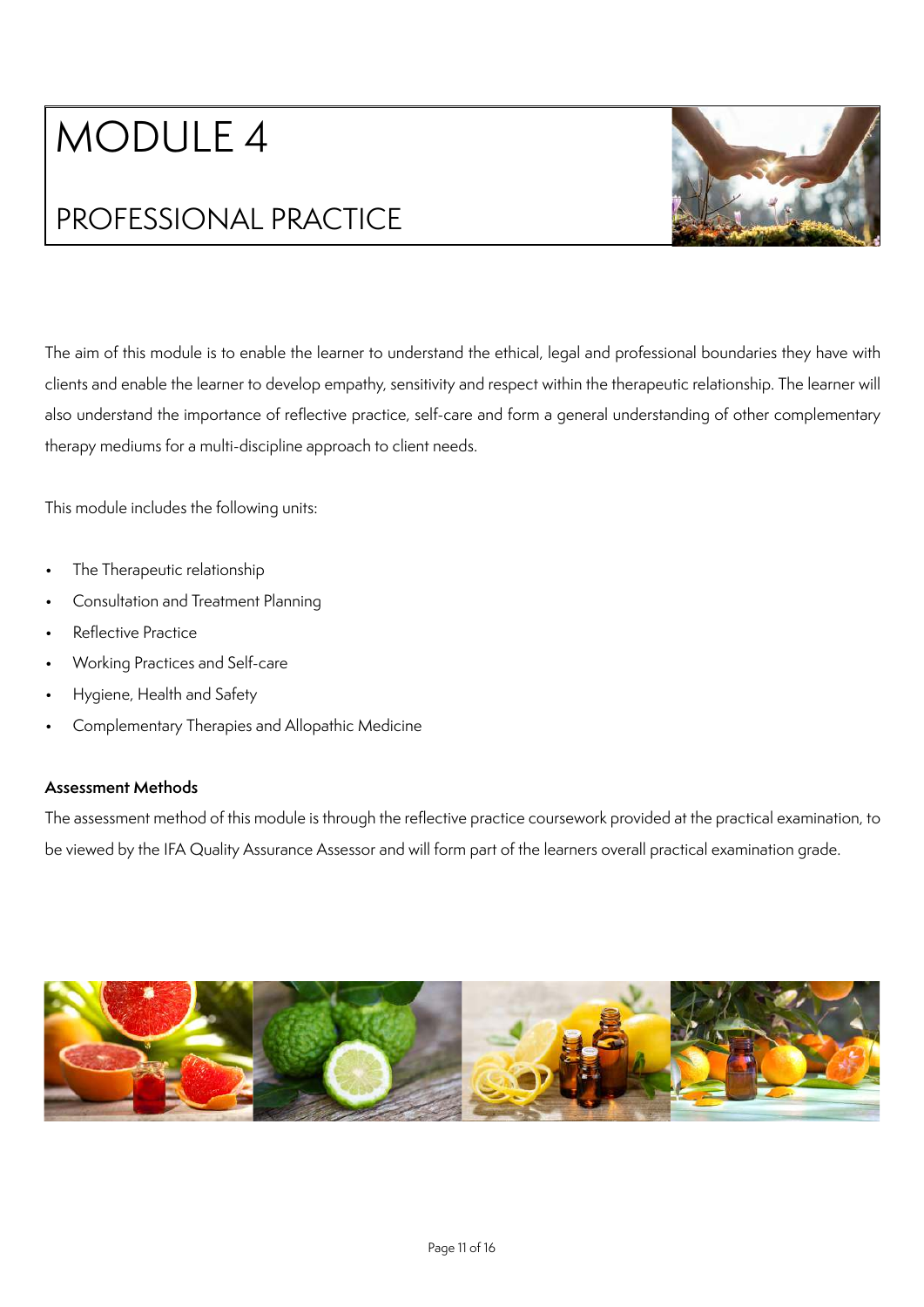



## BUSINESS STUDIES

The aim of this module is to enable the learner to understand how to establish a flourishing business. The learner will understand personal management, market research, financial planning, swot analysis, how to formulate financial projections and various employment options amongst other relevant legalities and legislation.

This module includes the following units:

- How to explore and analyse the procedures for starting a complementary therapy business
- How to explore, analyse, manage and operate a complementary therapy business
- How to assess and identify the legal issues relating to starting and managing a complementary therapy business
- How to assess and identify resources required to start up and manage a complementary therapy business
- How to critically appraise and implement marketing strategies appropriate to a complementary therapy business

#### **Assessment Methods**

The assessment method of this module is through the business project coursework provided at the practical examination to be viewed by the IFA Quality Assurance Assessor and will form part of the learners overall practical examination grade.

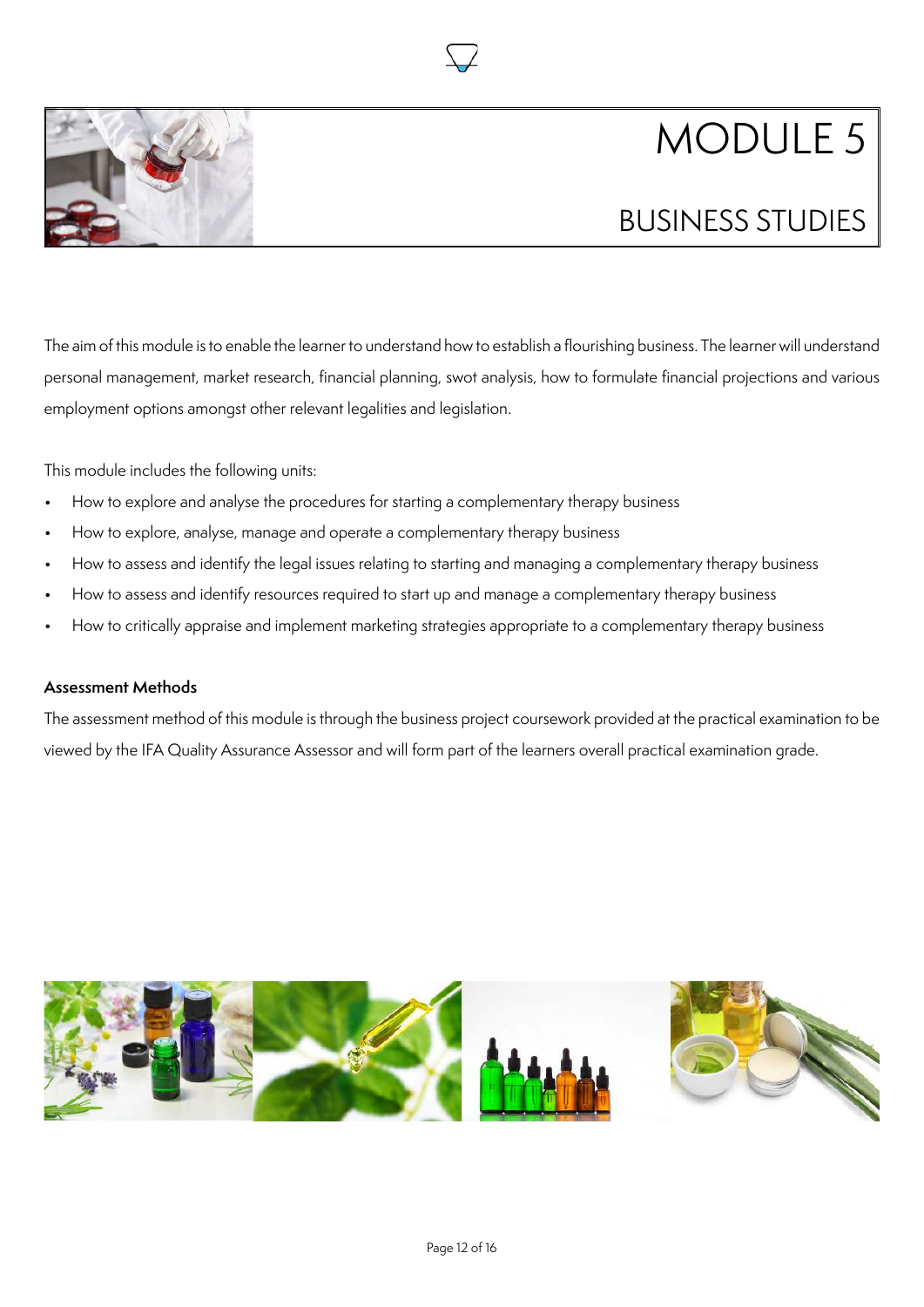

# ASSESSMENT CRITERIA

All components of the course are mandatory unless you are eligible for exemption from the Anatomy and Physiology module, click here to download Recognition of Prior Learning and Exemption Policy.

The course is taught from the IFA PEOT Diploma Syllabus, which has clear aims and learning outcomes for each unit contained within a module which incorporates the National Occupational Standards (NOS), Regulated Qualifications Framework (RQF) and surpasses the Aromatherapy Core Curriculum requirements. The syllabus also provides sample examination questions at the end of each unit.

The Regulated Qualifications Framework (RQF) provides a structure for all qualification levelling. This qualification is pitched at Higher Education Level 5-6 and equates to 37 or more credits. The credit value represents the depth and breadth of the teaching and learning content and the time reasonably expected to be consumed in delivery, study, research, revision and completion of tasks and assignments.

#### **The qualification includes 4 modules:**

- 1. Anatomy, Physiology and Pathology (65 GLH 150 SSH 10 Credits)
- 2. Essential Oils Therapy (182 GLH 230 SSH 23 Credits)
- 3. Professional Practice (21 GLH 50 SSH 03 Credits)
- 4. Business Studies (07 GLH 20 SSH 01 Credits)

The methods of teaching and the number of guided learning hours and self-study hours are stipulated to ensure learners are confident, caring, competent and enthusiastic about their profession.

#### **Please observe the following definitions:**

Guided Learning Hours (GLH): include an estimate of the time allocated to contact hours with the tutor or other means of structured learning time i.e. directed assignments, videos seminar, assessments or other means of supportive individual study and practice. For each contact teaching hour, 1 to 3 hours are added for self-study hours.

Self-Study Hours (SSH): includes the hours a learner independently studies which include revision, portfolio, research, web search, reflective practice, projects, case studies etc.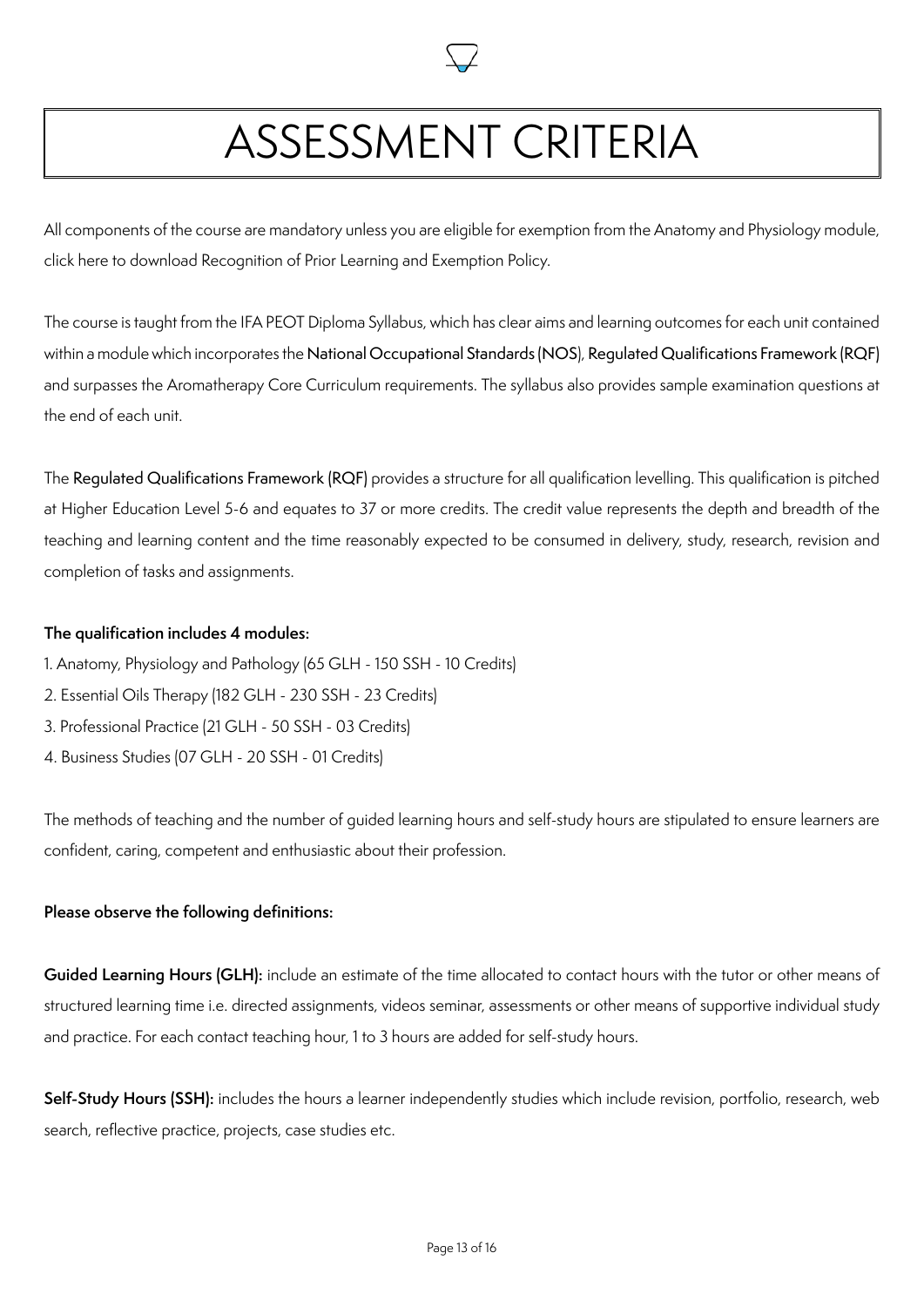

### COMPULSORY ASSIGNMENTS

Learners are required to demonstrate their understanding through formative and summative assessments in order to attain the IFA PEOT Diploma qualification. Each learner is required to submit coursework at the end of each unit, which provide evidence of the learners progress and understanding. On completion of the course learners are required to illustrate their knowledge by undertaking the IFA external theoretical and practical examinations.

All compulsory assignments below are assessed and verified by your principal tutor before being presented to the IFA Quality Assurance Assessor at the practical examination, which will be externally graded. Learners will present their coursework in a portfolio. The portfolio will also include the learners own course notes, completed internal assessments and assignments set by their tutor to measure performance and any other evidence of other related training and qualifications.

#### **Case Studies Assignment**

Learners are required to complete case studies consisting of 60 individual treatments. The case studies must include evaluations and reflective practice. These may consist of, 6 clients receiving 6 individual treatments (36) and 24 individual treatments of applying aromatherapeutic formulations or other methods of application. Case studies provide evidence of the learner's practical skills and ability to develop and adapt treatment plans and create appropriate remedies.

#### **Business Studies Assignment**

Learners are required to create a business plan project 2000 – 2500 words in length. Business projects provide evidence of the learner's ability to appropriately research, prepare, cost and present a business plan. They demonstrate the learner's understanding of what is required to set up a successful complementary therapy business and prepare the learner for setting up their own business.

#### **Research Assignment**

Learners are required to write a research paper 5000 words in length. Research papers provide evidence of the learner's ability to audit the efficacy of clinical research trials and seek, review and evaluate information from a variety of sources (books, journals, electronic data bases etc.).

#### **Reflective Practice Assignment**

Learners are required to provide a reflective practice portfolio. Reflective practice portfolios provides evidence of the learner's ability to evaluate their practice and process; awareness of the scope and limitations of their practice and the importance of attending to their own continuous professional development.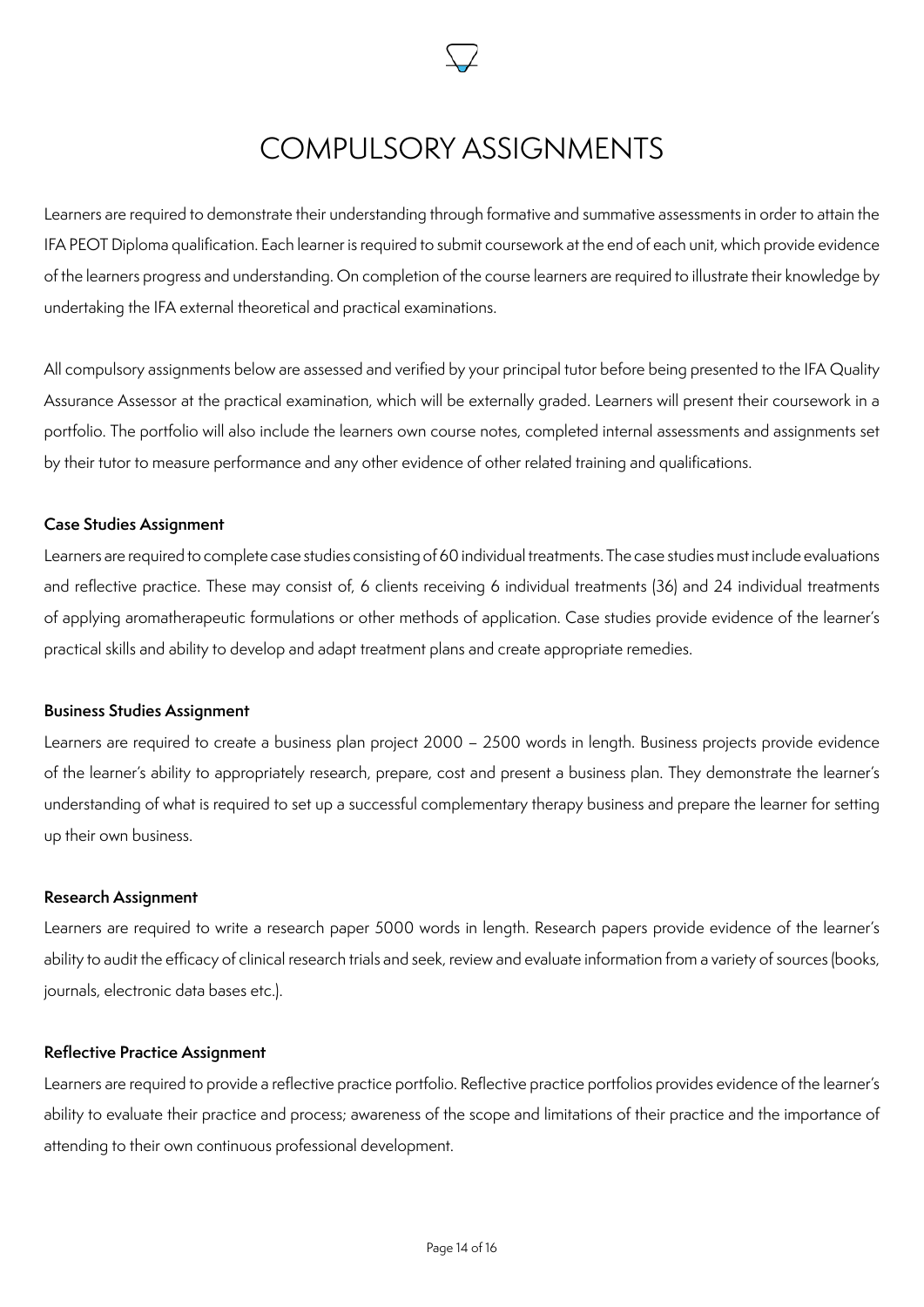

## COMPULSORY EXTERNAL EXAMINATIONS

In order to be awarded the IFA PEOT Diploma qualification, learners must successfully complete the IFA external examinations. Before entering the IFA examinations the learner must have completed all the compulsory coursework components, as prescribed above, successfully passed the internal mock examinations set by your tutor and have a minimum of 80% attendance record.

#### **There are 3 examinations for this qualification:**

- 1. Essential Oils Therapy Examination Paper 2 hours
- 2. Anatomy & Physiology Examination Paper 1 hour (exemptions may apply)
- 3. Practical Assessment (includes sampling of 5 aromatherapeutic remedies, interview and review of coursework)

#### **Exemptions**

Exemptions may be granted for the Anatomy and Physiology examination only. Click [here](https://www.purodem.com/wp-content/uploads/2021/07/IFA_RECOGNITION_OF_PRIOR_LEARNING__EXEMPTION_POLICY.pdf) to download Recognition of Prior Learning and Exemption Policy.

# READY TO APPLY?

Please visit us online at [www.purodem.com](https://www.purodem.com/peot-aromatherapy-course/) to signup for the

Professional Essential Oils Therapy - Diploma Course

If you have any questions about the course, please contact us via the website,

or email us at: [hello@purodem.com](mailto:hello%40purodem.com?subject=PEOT%20Application)